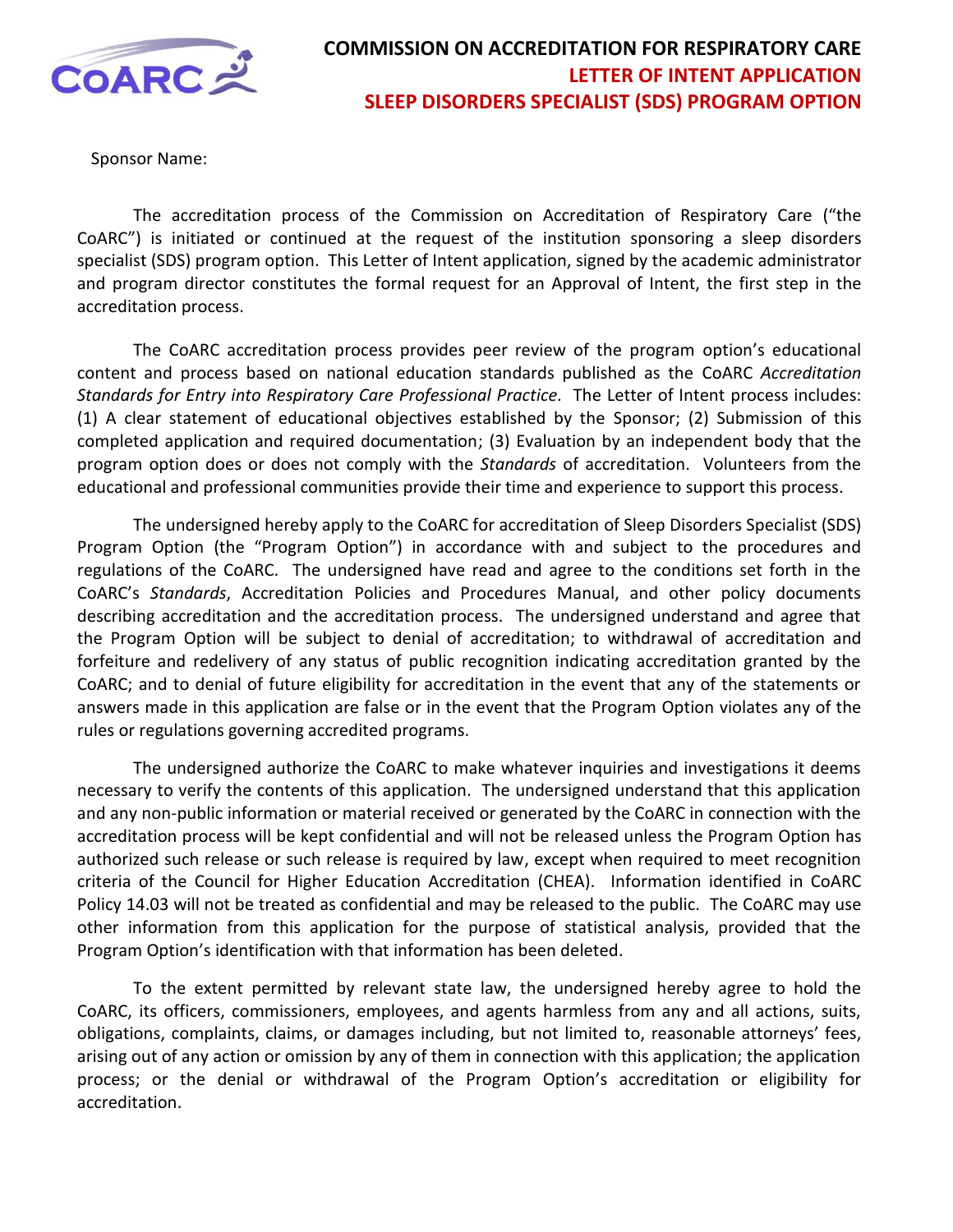

 The Sponsor agrees to not enroll students into the Program Option until Provisional Accreditation has been awarded by the CoARC. Failure to comply with this agreement shall result in a termination of the application review by the CoARC. This application may be withdrawn by the Sponsor at any time and for any reason before final action is taken by the CoARC. The Sponsor may submit another application at any subsequent time without prejudice. The Sponsor affirms that*,* should the proposed Program Option receive Provisional Accreditation that the stated maximum number of students per cohort and number of cohorts admitted annually shall not be increased until Continuing Accreditation is granted. The Sponsor also affirms that after Continuing Accreditation is granted, should the sponsor wish to increase the maximum number of students, it will follow the procedures delineated in Section 9 of the CoARC Accreditation Policies and Procedures Manual.

 Notwithstanding the above, should the Sponsor file suit against CoARC, the undersigned agrees that any such action shall be governed by and construed under the laws of the State of Texas without regard to conflicts of law. The undersigned further agrees that any such action shall be brought in the District Court of Tarrant County in the State of Texas, or the Federal District Court for the Northern District of Texas; consents to the jurisdiction of such state and federal courts; and agrees that the venue of such courts is proper. The undersigned further agrees that, should the Sponsor not prevail in any such action, CoARC shall be entitled to and, to the extent permitted by relevant state law shall be reimbursed for, all costs, including reasonable attorneys' fees, incurred in connection with the litigation.

**THE UNDERSIGNED FORMALLY DECLARE OUR INTENT TO DEVELOP AND SEEK ACCREDITATION FOR AN SDS PROGRAM OPTION AND REQUEST INITIAL REVIEW OF THE PROPOSED PROGRAM OPTION.** 

**THE UNDERSIGNED UNDERSTAND THAT THE DECISION AS TO WHETHER THE PROGRAM OPTION QUALIFIES FOR ACCREDITATION RESTS SOLELY AND EXCLUSIVELY WITH THE COARC AND THAT THE DECISION(S) OF THE COARC ARE FINAL.** 

**THE UNDERSIGNED HAVE THE AUTHORITY TO ENTER INTO THIS AGREEMENT ON BEHALF OF THE SPONSOR, AS INDICATED BELOW.** 

**THE UNDERSIGNED HAVE READ AND UNDERSTAND THE ABOVE STATEMENTS AND INTEND FOR THE PROGRAM OPTION AND INSTITUTION TO BE LEGALLY BOUND BY THEM.** 

| <b>PROGRAM OPTION</b><br>(Program Director) | <b>INSTITUTION</b><br>(Dean or Academic Administrator) |
|---------------------------------------------|--------------------------------------------------------|
| Date:                                       | Date:                                                  |
| Name:                                       | Name:                                                  |
| Title:                                      | Title:                                                 |
| Signature:                                  | Signature:                                             |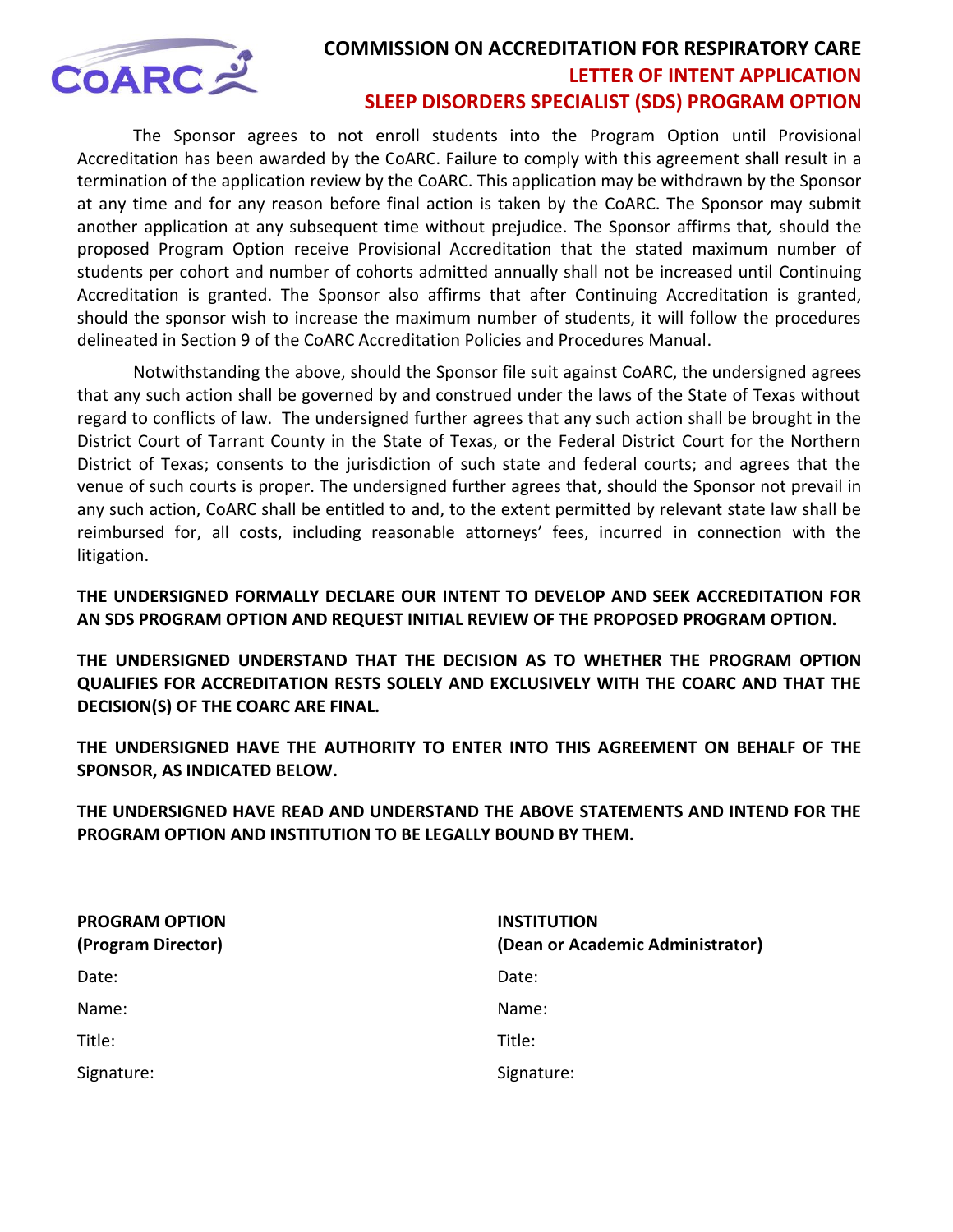

#### **The following are requirements for the submission of a Letter of Intent Application:**

- 1. This application is to be completed for all applicant programs. All information is required unless otherwise indicated and must be typed, scanned, and submitted electronically using **one (1) flash drive (USB drive)**.
- 2. The application must include complete contact information. If the application is prepared by a representative on behalf of an institution, the preparer's contact information must also be included.
- 3. A nonrefundable Letter of Intent Application fee (see [http://www.coarc.com\)](http://www.coarc.com/28.html) must be submitted with this application.
- 4. The application will be reviewed when all required components, including any necessary state approval and all applicable fees, have been received and the application is determined to be complete. This application must be received in electronic format. Applications that are incomplete or improperly assembled will not be processed, and applicant programs will be required to resubmit the application. If the required documentation is not received by the Executive Office within twelve (12) months following submission of the Letter of Intent Application, the application will be rejected and the Letter of Intent fee will be forfeited. Should the sponsor decide to proceed with the application a new application and fee will be required (see Policy 2.041).
- 5. The Approval of Intent will expire two (2) years from the date of issue. Applicant programs that fail to submit a Provisional Self Study Report (PSSR) within six (6) months of receiving the Approval of Intent must reapply for accreditation following the process outlined in *CoARC Policy Section 2.0: Initiation and Reaffirmation of Accreditation* and be required to submit all applicable fees.
- 6. The sponsor must adhere to the submission deadlines as described in Policy 1.11 of the CoARC Accreditation Policies and Procedures Manual.
- 7. All submissions must use the most current version of this application. Previous versions of this application will not be accepted. Please check with the CoARC Executive Office.
- 8. Follow the **step-by-step instructions** on the next page to help assemble the required documentation for this Letter of Intent.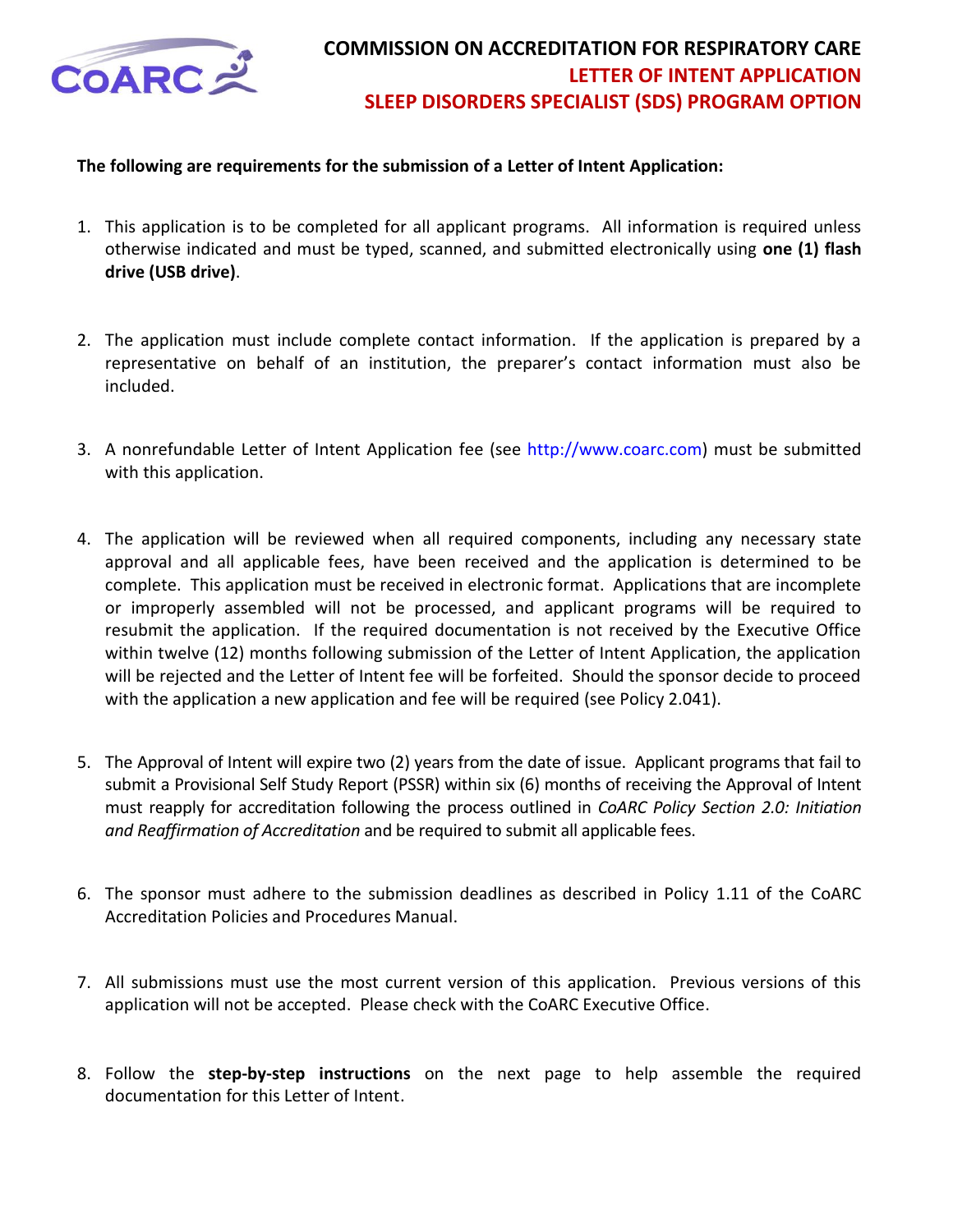

# Step-By-Step Instructions

The Letter of Intent Application is an interactive Adobe Acrobat Document (PDF) that is compatible with Adobe Acrobat Software 8.0 and later. If using only Adobe Reader/Viewer, then all preset links for the required supplementary documentation will work providing the document is named exactly as listed and the same type of file format has been used.

There are a few helpful tools that you will need available in your toolbar. Those are the hand tool, previous page view button, and bookmarks panel. All tools can be located by selecting View, Toolbars, and More Tools. However, software versions differ so you may have to use the 'Help' tab in order to locate a particular tool. The hand tool allows you to fill in the highlighted fields and previous view enables you to go back and forth within the template. The bookmark panel allows the user to navigate to different set pages quickly within the document and is located in the navigation pane.

Please be sure that documents are positioned so that they do not need to be rotated to view and the ability to rename the folder and/or documents is not restricted.

Please use the steps on the following pages as a guide in completing the Letter of Intent Application.

- 1. Create a main folder on your desktop that is labeled with the "Sponsor Name, Letter of Intent-SDS (LOI-SDS), Submission Date" (i.e., ABC College LOI-SDS 06.01.2015).
- 2. Open the main folder and create **one** sub-folder for the supplementary documents/attachments named **Supplementary Documents**.
- 3. Save the Letter of Intent Application to the main folder you created on the desktop.
- 4. Name the Letter of Intent Application the same as the main folder "Sponsor Name, LOI-SDS, Submission Date" (i.e., ABC College LOI-SDS 06.01.2015). If you open your main folder it should look like the example below.

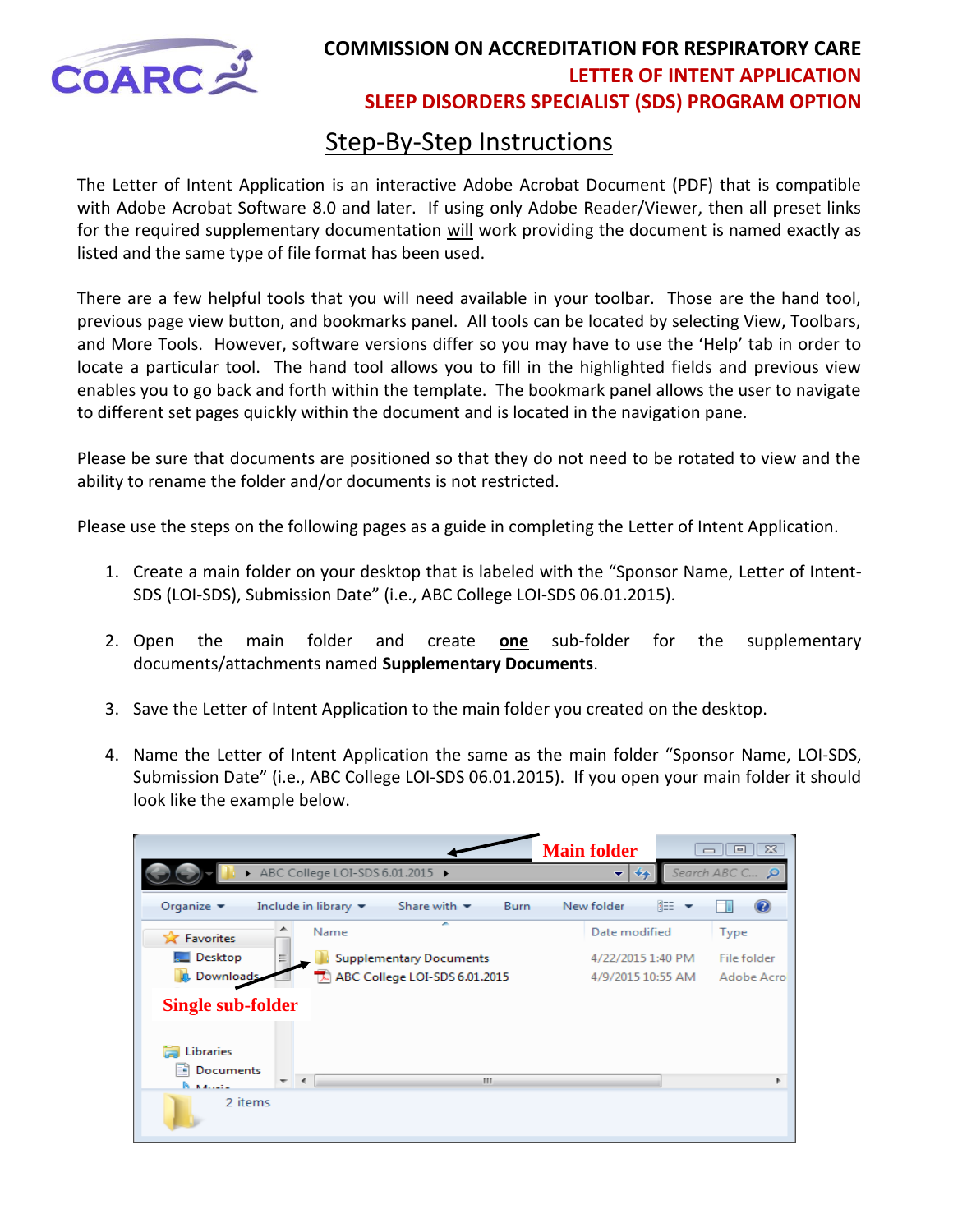

- 5. Open the saved template and complete the requested information along with the appropriate signatures.
- 6. Place all documentation requested to '*include as attachment'* throughout the application in the Supplementary Documents folder. All of the attachments have been preset to automatically link as Adobe Portable Documents (PDF or .pdf). In order for the automatic link to work, the document must be named exactly as listed and must be a PDF type of file (not Word 97-2003 [.doc], Word 2007 [.docx], or Excel [.xls]). If the document is in a different file format, you will need to convert the document into a PDF. In the event that more than one document is required for an attachment, all requested documents should be combined (i.e., scanned or PDF portfolio) to create a single PDF attachment. The example below is how the Supplementary Documents folder will look once all the attachments have been included.

|                                                                                                                                        |                          |                                                          |                   | $\Sigma$<br>回<br>$\Box$ |
|----------------------------------------------------------------------------------------------------------------------------------------|--------------------------|----------------------------------------------------------|-------------------|-------------------------|
| ABC College LOI-SDS 6.01.2015 > Supplementary Documents<br>Search Supple P<br>$\bigstar$                                               |                          |                                                          |                   |                         |
| 睚<br>Organize $\blacktriangledown$<br>Include in library $\blacktriangledown$<br>Share with $\blacktriangledown$<br>New folder<br>Burn |                          |                                                          |                   |                         |
| <b>X</b> Favorites                                                                                                                     |                          | Name                                                     | Date modified     | <b>Type</b>             |
| $\Box$ Desktop                                                                                                                         |                          | Attachment 1-Institutional Accreditor Approval Letter    | 2/22/2013 2:07 PM | Adobe Acro              |
| Downloads                                                                                                                              | Ξ                        | Attachment 2-State Agency Approval Letter                | 2/22/2013 2:08 PM | Adobe Acro              |
| <b>圖 Recent Places</b>                                                                                                                 |                          | Attachment 3-Primary Sleep Specialist Instructor Credent | 2/22/2013 2:10 PM | Adobe Acro              |
| SkyDrive                                                                                                                               |                          | Attachment 4-Proposed Master Clinical Schedule           | 2/22/2013 2:10 PM | Adobe Acro              |
|                                                                                                                                        |                          | Attachment 5-Employer Survey and Responses               | 2/22/2013 2:13 PM | Adobe Acro              |
| <b>Libraries</b>                                                                                                                       |                          | Attachment 6-Statement of Support                        | 2/22/2013 2:14 PM | Adobe Acro              |
| <b>Documents</b>                                                                                                                       |                          | Attachment 7-Advisory Committee Meeting Minutes an       | 2/22/2013 2:10 PM | Adobe Acrd              |
| Music                                                                                                                                  |                          | Attachment 8-Advisory Committee Member List              | 2/22/2013 2:09 PM | Adobe Acro              |
| <b>Pictures</b>                                                                                                                        |                          |                                                          |                   |                         |
| <b>Videos</b>                                                                                                                          | $\overline{\phantom{a}}$ | m.<br>$\overline{a}$                                     |                   |                         |
| 8 items                                                                                                                                |                          |                                                          |                   |                         |

7. Please verify that the attachments have linked correctly. To do this, click on any of the highlighted areas requesting to '*include as attachment'.* If linked correctly, the assigned attachment for the selected highlighted area should open. If it does not open, then more than likely the name or file format is incorrect.

**It remains the responsibility of the program to provide this information as requested and in an electronic format. Please contact Shelley Christensen (817-283-2835 ext. 106) at the CoARC Executive Office if help is required.**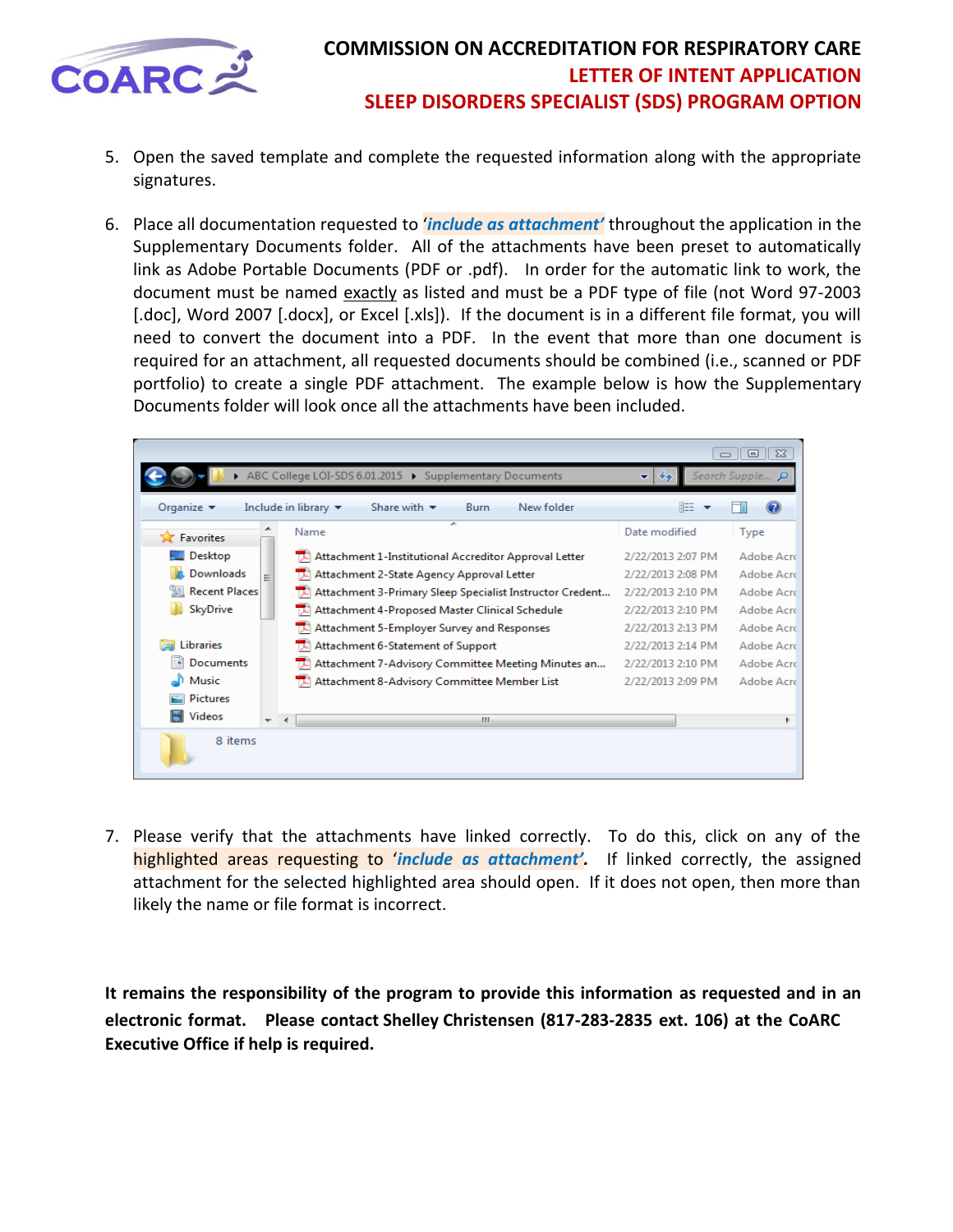

The CoARC defines a sleep disorders specialist (SDS) program as a certificate program offered concomitantly with the Respiratory Care base program that prepares respiratory therapy graduates with the additional competencies of polysomnography practice as performed by sleep disorder specialists. The sponsor of a base program holding Continuing Accreditation without pending progress reports can expand its offerings by adding an SDS program. Eligibility for the Board of Registered Polysomnographic Technologists (BRPT) Registered Polysomnographic Technologist (RPSGT) Credentialing Exam and the National Board for Respiratory Care (NBRC) Sleep Disorders Specialist (SDS) Exam applies only to graduates of CoARC accredited SDS programs who are also graduates of a CoARC accredited respiratory care program. SDS program options function under the direction of the Key Personnel of the base program.

#### **General Information - Sponsor**

1. Name of the base program sponsor requesting this program option:

CoARC Program number of the base program sponsor:

2. Is the sponsor authorized by its institutional accreditor to provide this program option**\***?

|  |  |  | <b>Example 18 Yes</b> |  |
|--|--|--|-----------------------|--|
|--|--|--|-----------------------|--|

3. Is the sponsor authorized by its state education agency to provide this program option**\*\***?

**No. 2. In the Contract of the Contract of the Contract of the Contract of the Contract of the Contract of the Contract of the Contract of the Contract of the Contract of the Contract of the Contract of the Contract of the** 

Comments:

**\****The sponsor must include as an attachment a copy of the institutional accreditor's approval letter with this application. Refer to step 6 of the step-by-step instructions (page 5) for combining multiple documents. For linking purposes, the file type must be PDF and the exact name of the document should be* **Attachment 1-Institutional Accreditor Approval Letter***.*

**\*\*** *The sponsor must include as an attachment a copy of the approval from or registration with the appropriate state agency.* 

*If approval from CoARC is required BEFORE state agency/institutional accreditor approval, please indicate this by checking the box.* 

*If this documentation is applicable, the file type must be PDF and the exact name of the document should be* **Attachment 2-State Agency Approval Letter***.*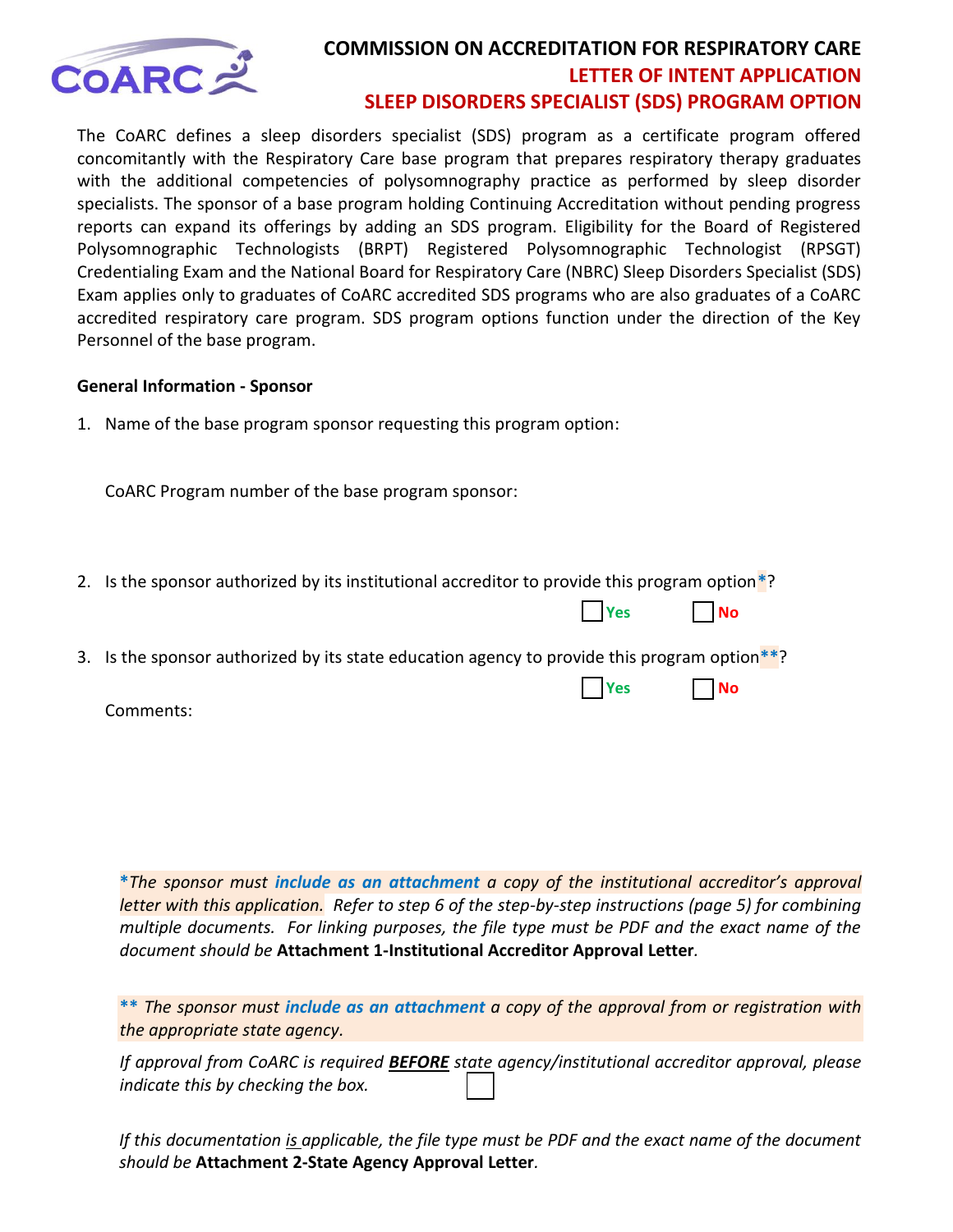

- 4. Proposed Program Option Name:
- 5. Programmatic Website URL (i.e., [http://www.program.edu\)](http://www.program.edu/):

Proposed maximum # of students to be admitted annually (January 1 to December 31):

Proposed maximum # of cohorts per year (January 1 to December 31):

The requested target date for admission of the first class of students\*:

*\*Note: A Provisional Accreditation status is required prior to student enrollment, thus any postponements to the next Board meeting is likely to require the Program Option to postpone the planned date for enrollment/matriculation of students and the planned graduation date of the first cohort.* 

#### **Name and contact information for the primary sleep specialist instructor:**

Standard 2.12 - For programs offering the sleep specialist program option, there must be a faculty member designated as the primary instructor for that portion of the program. In addition to the CRT-SDS, RRT-SDS, or RPSGT credential, this individual must have a minimum of an associate degree, at least three (3) years of clinical experience in sleep technology and at least one (1) year of experience in an appropriate teaching position. *Note: For programs offering the sleep specialist program option, the primary instructor is*  considered Key Personnel by the CoARC. An individual cannot concurrently hold more than one key personnel *position at that program or at another CoARC accredited program.* 

| Name:        |      |
|--------------|------|
| Credentials: |      |
| Title:       |      |
| Voice:       | FAX: |
| Email:       |      |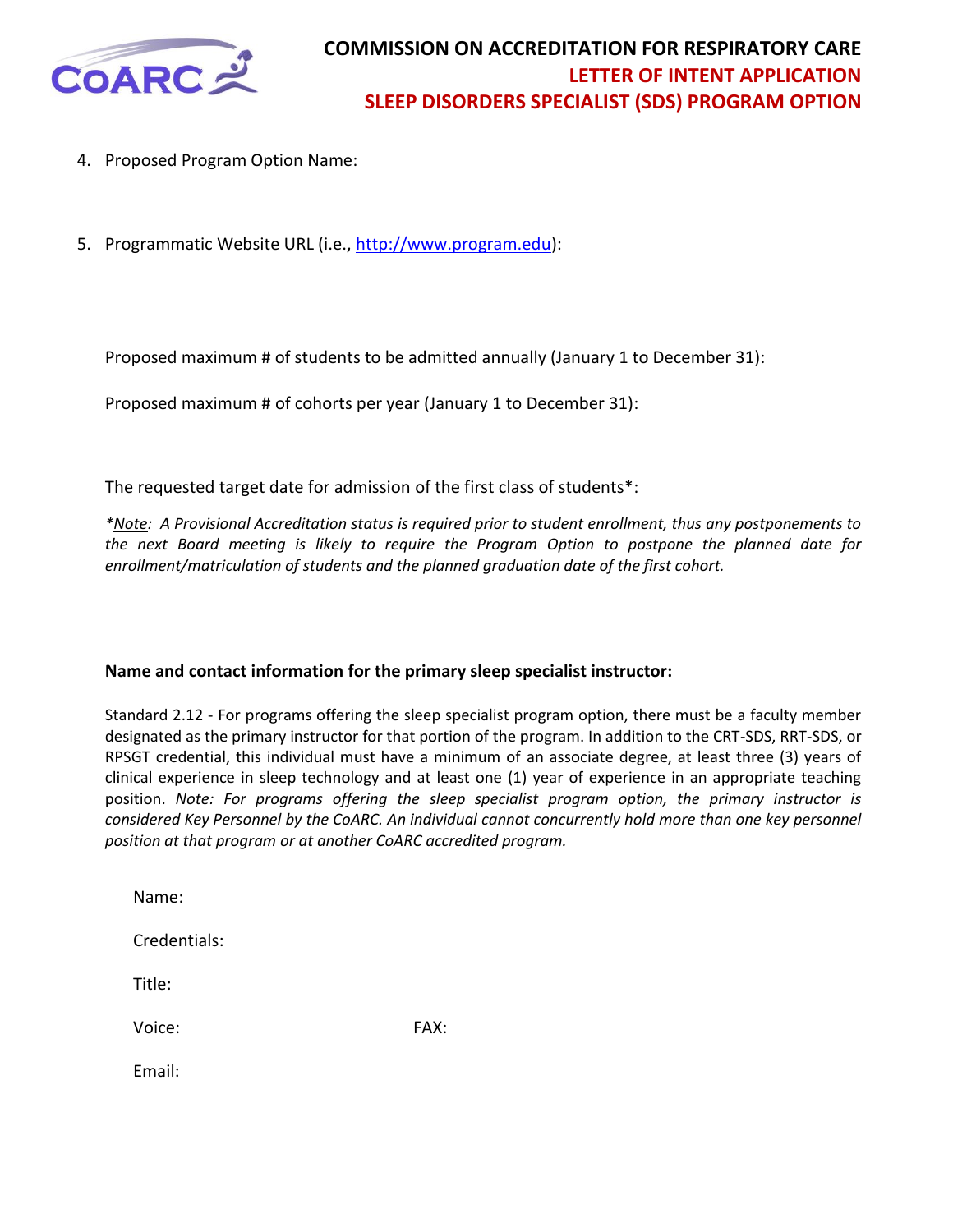

### **CoARC Policy 2.04 – REQUIRED DOCUMENTATION**

1. *The sponsor includes as an attachment a copy of the NBRC/BRPT certificate or an NBRC/BRPT Credentials Verification Letter for the primary sleep specialist instructor identified above. Expired credentials are not valid.**For linking purposes, the file type must be PDF and the exact name of the document should be* **Attachment 3-Primary Sleep Specialist Instructor Credentials**

Comments:

2. The sponsor must ensure that the appropriate administrative officer and the Director/Manager of the Sleep Lab/Center of each proposed clinical site affirms, in writing, that her/his institution has sufficient clinical resources to support its share of the clinical activities of the proposed Program Option without adversely affecting the clinical activities of any existing respiratory programs at that clinical site. Signed affirmation letters from each proposed clinical site stating the maximum number of clinical slots available for students from the proposed new program option must be mailed or faxed directly to the CoARC Executive Office. Sponsors must use the CoARC-approved Clinical Site Affirmation Form-SDS Option available at [www.coarc.com.](http://www.coarc.com/42.html) The Clinical Site Affirmation Forms required with the Letter of Intent Application must be received by the CoARC Executive Office within thirty (30) days after the date of the receipt of the Letter of Intent Application. Failure to meet this deadline may result in a delay of consideration of approval.

*The following is a list of all proposed clinical affiliates that have been sent a Clinical Affirmation Form:* 

|    | <b>Name of Proposed Clinical Affiliate</b> | <b>City</b> | <b>State</b> | <b>Date Form</b><br><b>Sent To</b><br><b>Affiliate</b> |
|----|--------------------------------------------|-------------|--------------|--------------------------------------------------------|
| 1. |                                            |             |              |                                                        |
| 2. |                                            |             |              |                                                        |
| 3. |                                            |             |              |                                                        |
| 4. |                                            |             |              |                                                        |
| 5. |                                            |             |              |                                                        |
| 6. |                                            |             |              |                                                        |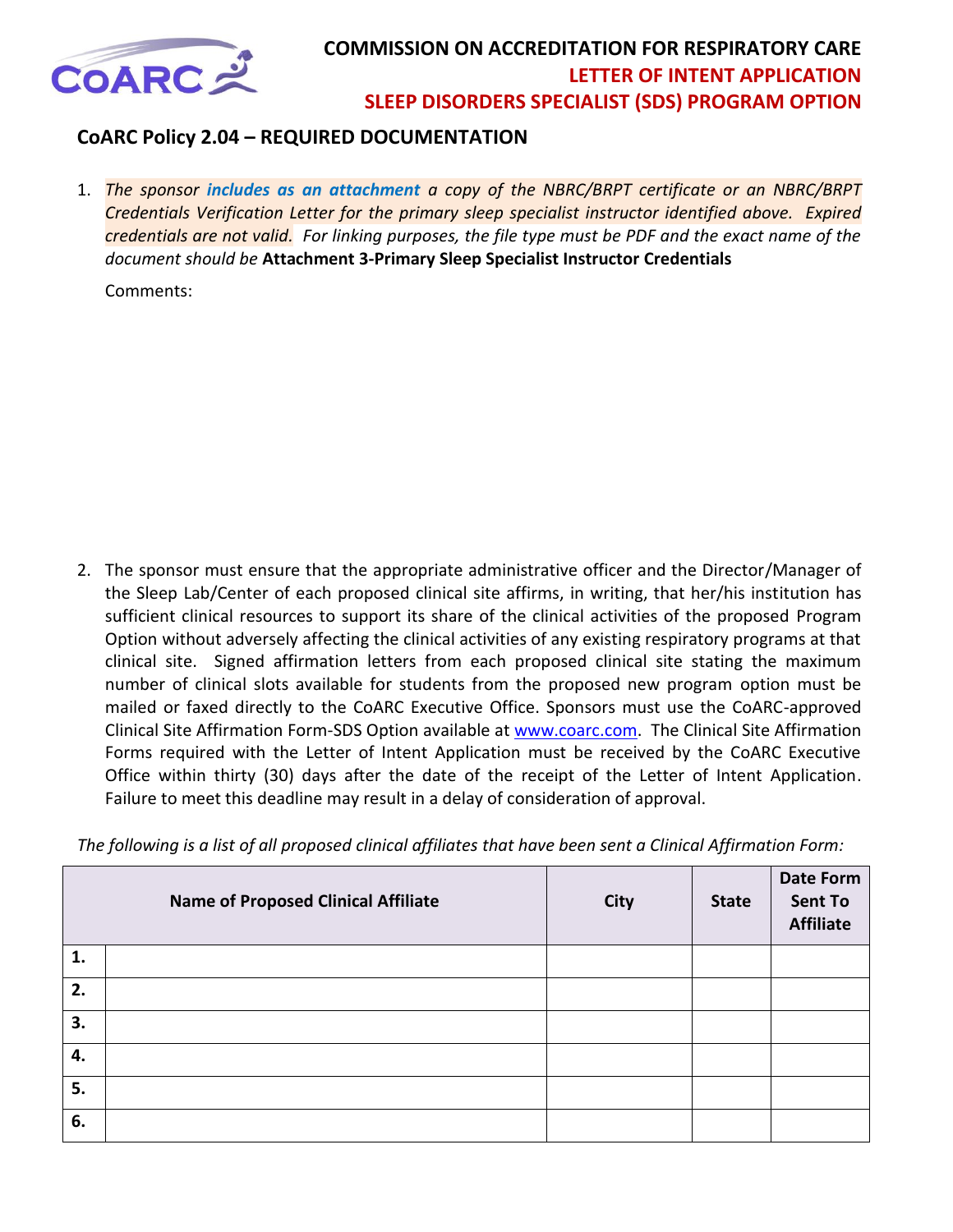

3. Explain how the clinical slots guaranteed by the administrators of the clinical sites (listed above) will be used to schedule the first and second year students in the clinical courses. The sponsor must also include a description of any overlaps in clinical schedules with multiple cohorts.

*The sponsor includes as an attachment a proposed master clinical schedule (in table format) showing aggregate information provided on pages 1 and 2 of the clinical affirmation form for each of the proposed clinical affiliates listed in #3. The master clinical schedule should list the proposed clinical courses in the sequence in which the students would typically enroll in them. For linking purposes, the file type must be PDF and the exact name of the document should be* **Attachment 4- Proposed Master Clinical Schedule** for the Program Option*.*

Comments:

4. The Sponsor must complete a needs and clinical resources assessment as described below.

#### **Needs and Clinical Resources Assessment**

There must be a demonstrable need for a Program Option that meets the stated goals and objectives in the drawing area the sponsor proposes to serve with the Program Option. The Advisory Committee must include responses to the following:

**Similar Program Options at Other Institutions in Drawing Area:** (A) Describe all similar Program Options in institutions within the drawing area of the proposed Program Option. (B) Explain concisely the similarities and differences, and why another Program Option of this type is needed in this drawing area at this time. (C) Describe concisely the availability of resources within the community to provide adequate learning opportunities.

*Response to (A):*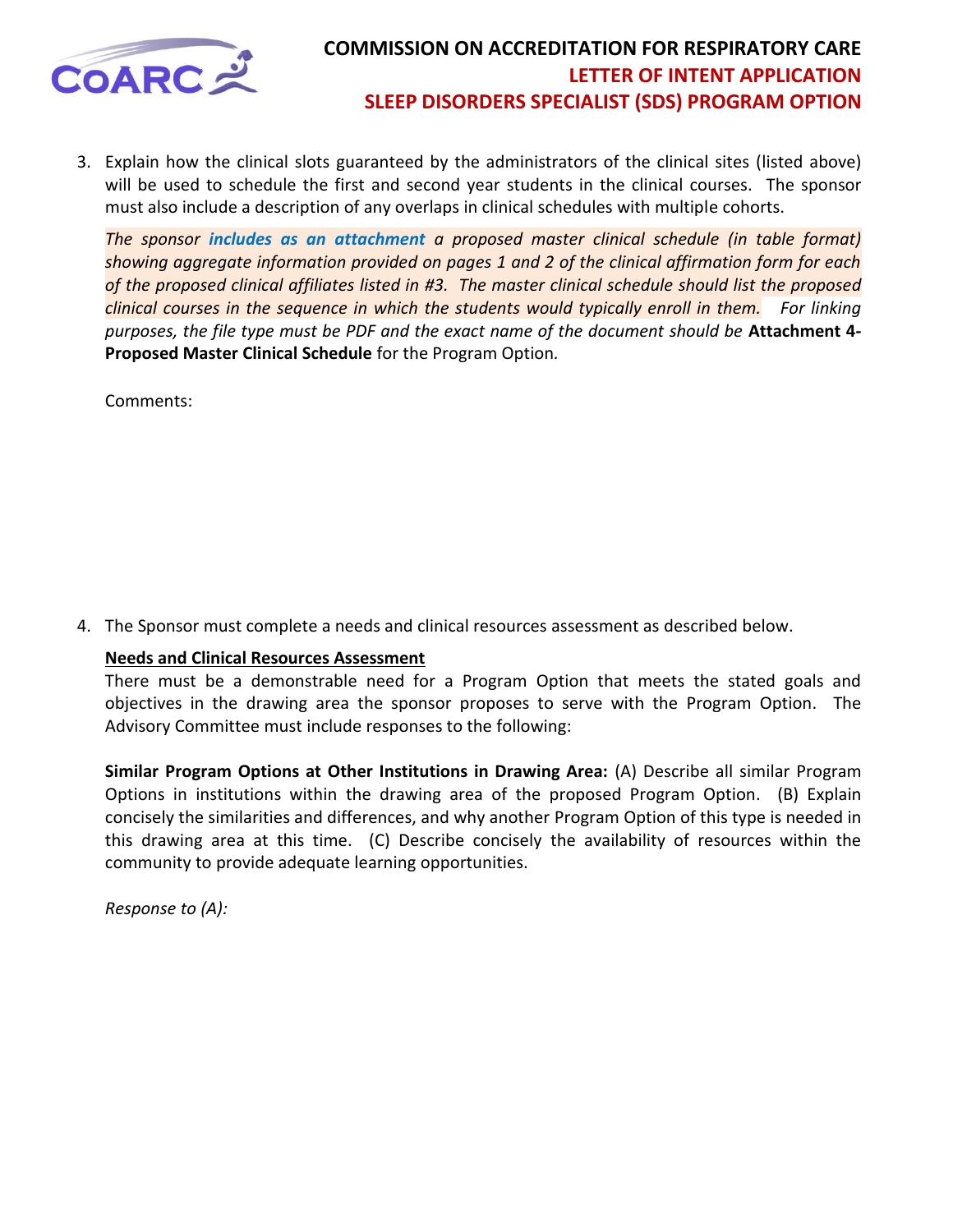

*Response to (B):*

*Response to (C):*

**Employer Survey/Other Evidence of Need:** A survey of prospective employers in the drawing area within which students will be seeking employment should address to what extent the proposed applicant Program Option will be valued by prospective employers. In addition, provide a narrative on the following:

- When the survey was taken, and by what methodology (mail, telephone);
- How many employers were surveyed and how many responded;
- The specific title(s) of the positions covered by the survey;
- How many openings the employer anticipates, due to separations and new jobs (growth), in the next full year and over the next full five years;
- Whether the employer believes the applicant Program Option as described would qualify students for the specific positions;
- Whether the employer would preferentially hire students who have completed the Program Option.

*Include as an attachment, a copy of the questions asked in the survey and a full summary of responses. Refer to step 6 of the step-by-step instructions (page 5) for combining multiple documents. For linking purposes, the file type must be PDF and the exact name of the document should be* **Attachment 5- Employer Survey and Responses***.*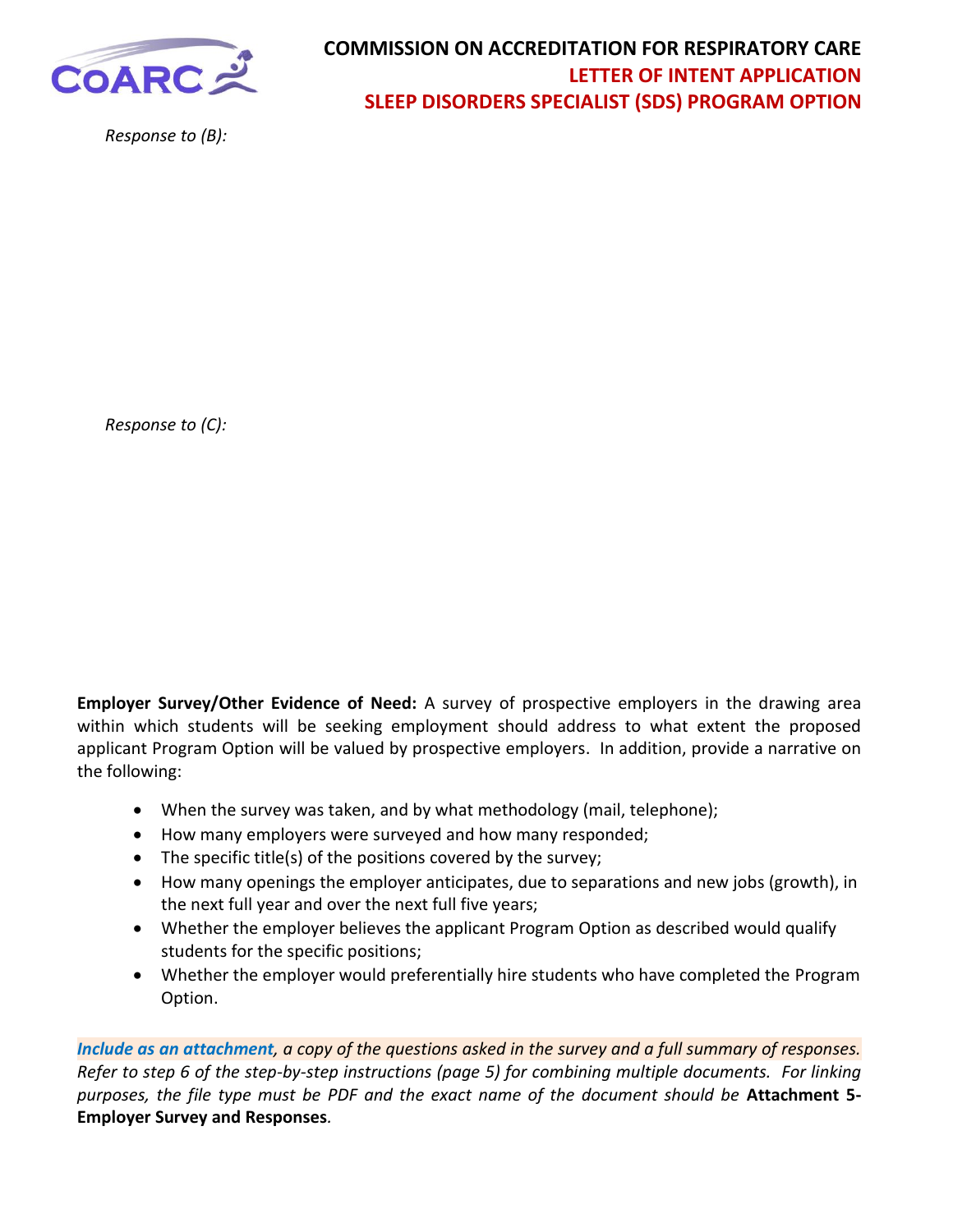

5. The Advisory Committee must generate a Statement of Support that outlines the need for the Program Option. The Statement of Support must be signed and dated by a majority of the Advisory Committee members, including the Advisory Committee Chair.

*Statement of Support: The sponsor includes as attachment a Statement of Support outlining the need for the proposed Program Option. The Statement of Support must be signed and dated by the Advisory Committee Chair and the Advisory Committee members. A Statement of Support template can be located on the CoARC website ([www.coarc.com](http://www.coarc.com/)). For linking purposes, the file type must be PDF and the exact name of the document should be* **Attachment 6-Statement of Support***.*

*The Statement of Support must also include the following three statements:* 

- *a. "The undersigned affirm that all required documentation was reviewed."*
- *b. "No individuals representing the sponsor of the potential Program Option were involved in the writing of the Statement of Support."*
- *c. "Members of the advisory committee were not paid with the exception of meals during the meeting and reimbursement of mileage expenses using the current IRS guidelines for business travel."*

*The sponsor includes as attachment meeting minutes, attendance roster, and information described above for the Advisory Committee meeting in which the Program Option was reviewed and approved. Refer to step 6 of the step-by-step instructions (page 5) for combining multiple documents. For linking purposes, the file type must be PDF and the exact name of the document should be* **Attachment 7-Advisory Committee Meeting Minutes and Roster***.*

*List of all Members of the Advisory Committee: The sponsor includes as an attachment a list of all advisory committee members, including their job titles and contact information, as well as their affiliations. For linking purposes, the file type must be PDF and the exact name of the document should be* **Attachment 8- Advisory Committee Member List***.*

*Additional comments, if applicable:*